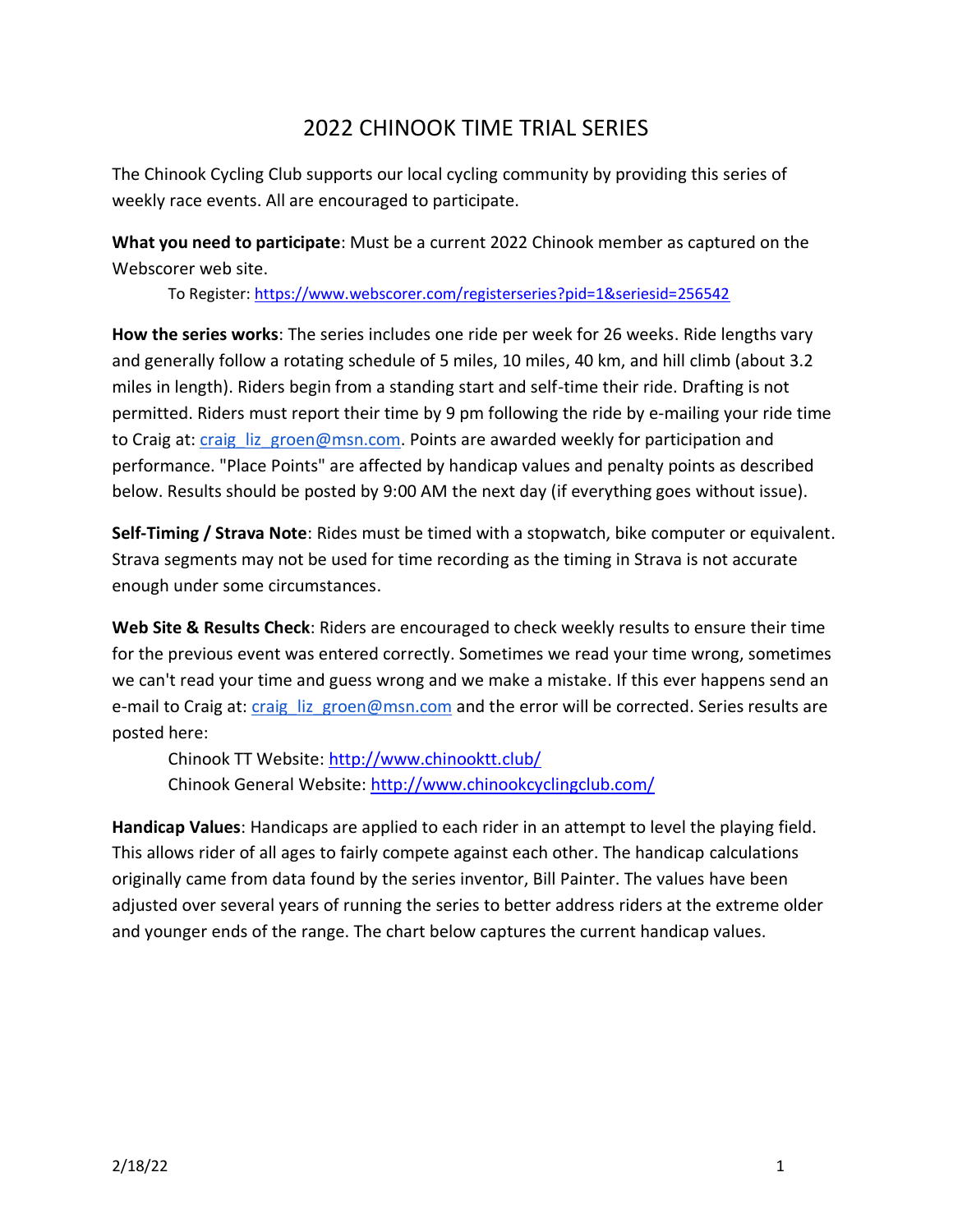

**Results**: The series rewards participation. A rider earns 4 points per ride. Additionally, finishing positions are calculated weekly based upon riders' times and handicap values. Each week the top 10 calculated times earn additional "Place Points" (10 points for fastest handicap time down to 1 point for tenth place). For each "Place Point" earned, 3 penalty points are applied. Penalty points are added to the individual rider handicaps for subsequent rides. The 5-mile and Hill Climb rides use 1 x penalty, the 10-mile uses 2 x penalty and the 40K uses 5 x penalty. As the series progresses and a rider earns more penalty points, it becomes harder and harder to score in the top 10 places. This makes things very interesting at the end of the series.

**Benefits**: Whether you are "Hard Core" or a "Recreational Rider", the series provides an opportunity to improve fitness and time trial skills in addition to having fun.

**Eddy Merckx**: Continuing for the 2022 season is a checkbox for riding under an Eddy Merckx ride limitation. A Merckx ride will get the same handicapping as a traditional time trial ride, but bragging rights for toughing out the event without aerodynamic benefits are up for grabs. If a rider uses a Road Bike, no aero bars of any type, no booties, no disc wheels, then they can designate the ride as a Merckx style ride. Hands must be on handlebars – no forearm riding with hands out in the air. We will capture the history of these rides, possibly enabling a future incorporation of a Merckx handicap if we can gain sufficient data to form a Merckx handicap basis.

**Drafting**: A draft ride may also be logged and captured into the time trial results. This option could be used for riders wishing to practice a team time trial or riders who simply want to enjoy the benefits of drafting another rider. Any drafting rider, all riders participating in a drafting line, will only receive participation points for the event. No drafting is allowed without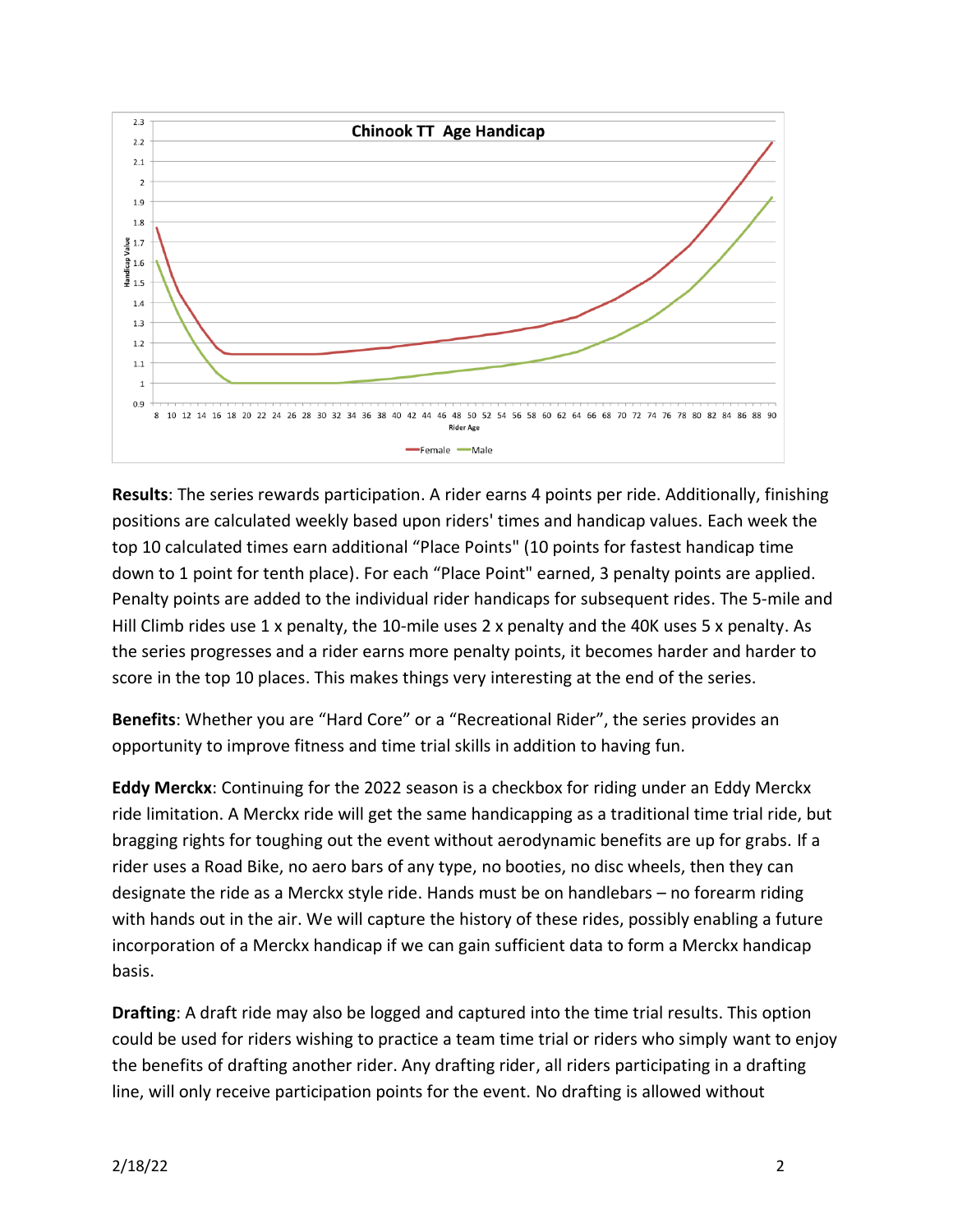agreement of all draft line participants. Ever wondered how quickly you could complete a Chinook TT course if riding as a team? Want to go after that Strava record by teaming up—this could be the way.

**Free Rides**: Each rider is given up to **3 'free rides'** for events missed after all forms are completed and membership is paid. Four points are automatically credited for each missed ride (3 rides, maximum).

**Ride Window**: Due to varying weather conditions, a ride window (limited time-frame) is enforced to help ensure riders are participating in similar conditions. Riders starting before, or riding after, the window will only earn participation points. No participation points will be given to participants who ride significantly before or after the window (greater than 1 hour before or after).

**Course Neutralization / Cancelation**: The series organizer has the option to neutralize or cancel the event results in cases of extreme weather or other hazardous conditions such as poor air quality, excessively high wind speed, road hazards, or high heat. For neutralization, no place points will be awarded, only participation points.

**Raw Series:** We are pleased to announce the Raw Series will continue as a part of this year's TT series. This sub-contest is designed for those of us who might prefer a traditional "race-feel" or those who cannot commit to attending all of the TT races. This format will add raw times from your:

- Best two [Jacobs Rd. \(point to point\) 5 mile](http://www.chinooktt.club/leaderboardcourse.php?c=5jp)
- Best two [N Harrington Rd. 10 mile](http://www.chinooktt.club/leaderboardcourse.php?c=10h2)
- Best one [N Stevens 40 K](http://www.chinooktt.club/leaderboardcourse.php?c=40s3)
- Best two [Nine Canyon Hill Climb](http://www.chinooktt.club/leaderboardcourse.php?c=H92)

You can find results for this format from previous years on our website. Your name will be populated for 2022 once you have completed the 7 qualifying events. This sub-contest will take a back seat to our main handicapped contest and will be for bragging rights only.

**Rider Health & Safety**: Each rider is responsible for their own health and safety. Everyone should always do a full 'look over the shoulder' traffic check before crossing the road for turns, pulling into the lane when passing, arriving to, or leaving the course. If you have a flat tire, please pull fully off the road to ensure both cars and other riders have a clear path. Each rider is encouraged to use a free ride, ride easy, or simply skip the ride if you feel you should not ride due to illness, injury, air temperature, or air quality. If you show up for the event, you will always be given participation points (just sign out as a DNF).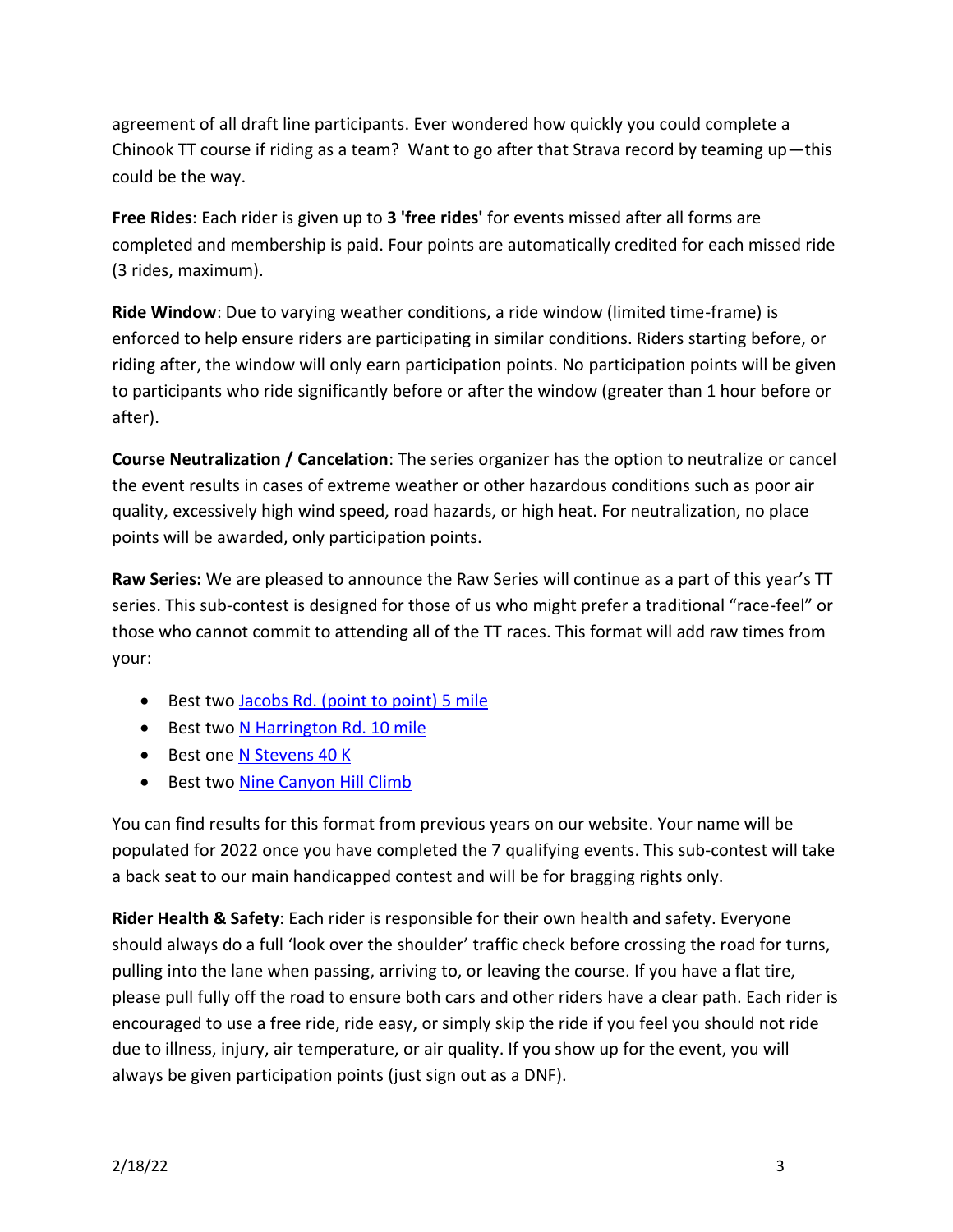**High Temperature Ride Cancellation**: If the temperature for the 40K at the start time is at or over 100 degrees, then the ride will be cancelled. The other events will have a temperature limit of 102 degrees. The series organizer has the option to cancel the event several hours earlier if the forecast temperatures clearly indicate a high temperature. No place or participation points will be awarded. More information on the weather policy can be found in the NOAA Weather for TT PDF available on the Chinook site.

**Air Quality Cancellation**: We will use prediction of excessively high air pollutants to cancel the TT events before the event start time. Unfortunately, accuracy of long range forecasting of air quality is historically inaccurate, so we will delay air quality cancellations until noon the day of the event. We will use a combination of the current air quality measurement and the forecast to determine cancellation as documented in the table below. No place or participation points will be awarded. More information on the air quality policy can be found in the Air Quality for TT PDF available on the Chinook site.

| <b>AQI at 3 pm Tuesday</b> | 6 pm Forecast | <b>Outcome</b>   |
|----------------------------|---------------|------------------|
| Less than 130              | n/a           | <b>Hold TT</b>   |
| Between 130 and 150        | < 170         | <b>Hold TT</b>   |
| Between 130 and 150        | $>= 170$      | <b>Cancel TT</b> |
| Greater than 150           | n/a           | <b>Cancel TT</b> |

**DNF**: Riders unable to complete the ride should record "DNF" on the sign-out sheet. DNF riders will be given full participation points.

**Handicap Calculations**: Handicap Penalty Time = (Ride time in seconds / handicap value) + (previous penalty points \* course penalty multiplier). For example, on 4/5/16 Greg rode the 5 mile course in 11:09. His handicap was 1.067 and previous penalty was 30.

Penalty =  $(11 * 60 + 9) / 1.067 + 30 * 1$ Penalty = 669 / 1.067 + 30 Penalty = 656.99 or 10:56.99

**Results Communication**: A variety of means are used to communicate ride results. The information captured and communicated includes a number of attributes. These are described in the "Results Fields" table below.

**Bike Exceptions**: We encourage all riders to participate, no matter what they ride. Our race series is oriented to individual road Time Trial or Triathlon competition. Recumbent bikes, trikes, bikes with faring's, and tandem bikes may be disqualified from earning place points or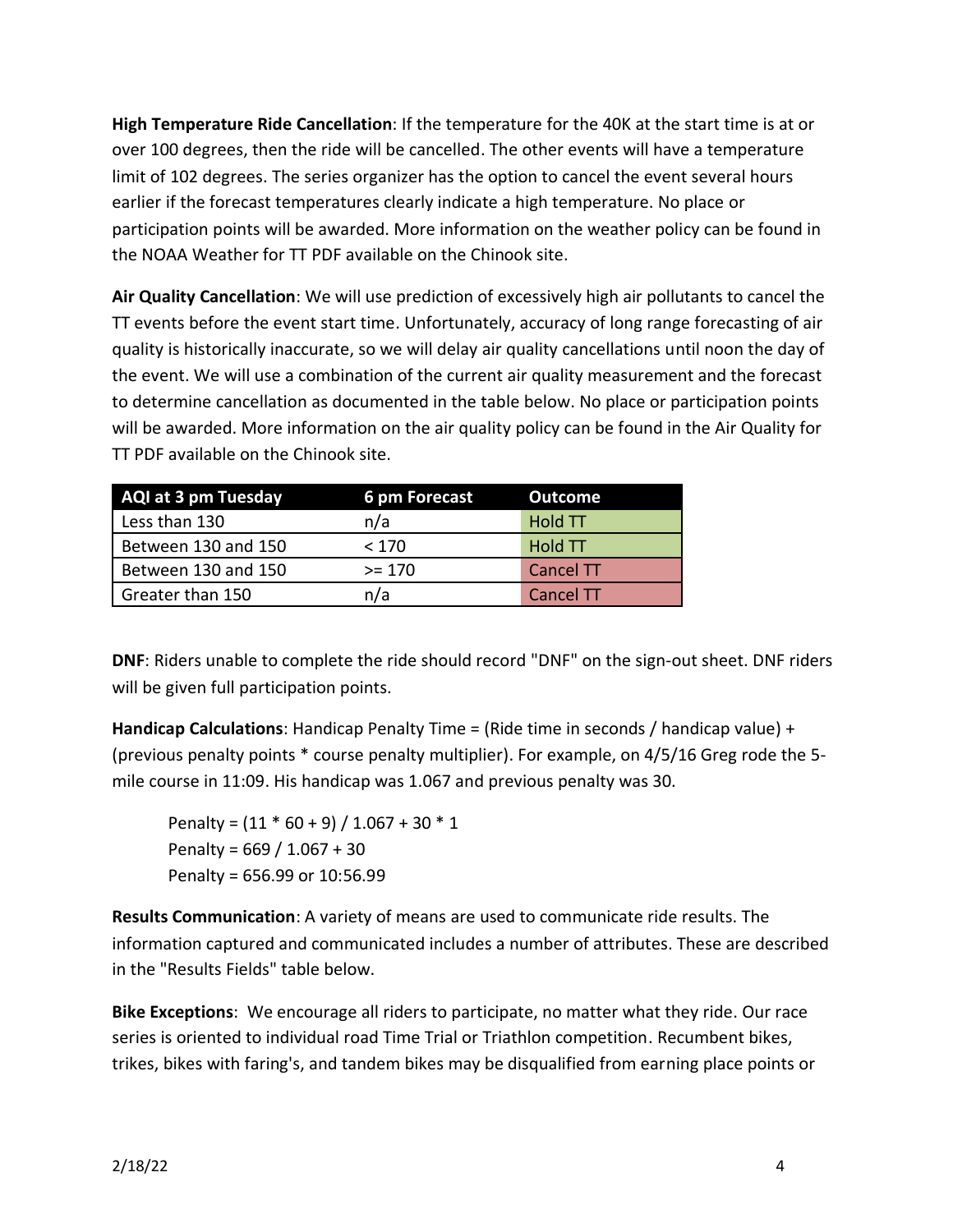setting course records at the direction of the race director. E-bikes are allowed and may only earn participation points.

**Season Top 10**: At the end of the series we will hold a celebration party where all Chinook are invited to attend--pizza is provided. The overall top 10 riders will be given a memento to recognize their accomplishment. For the last several years, truly unique and finely constructed finishers trophies have been hand made by Chinook legend Craig Groendyke. End of season ties will be resolved with the rider placing highest in the last 5 mile event (based on Handicap Penalty Time) being awarded the higher placing when Season Points are tied.

| <b>Field</b>            | <b>Description</b>                                                                                                                                                                                                      |
|-------------------------|-------------------------------------------------------------------------------------------------------------------------------------------------------------------------------------------------------------------------|
| <b>Row</b>              | The row number in the results. Included to easily determine rank based on the<br>current sort. (Click on the column header to sort by that column. Click again to<br>toggle the sort between ascending and descending.) |
| <b>Season Place</b>     | The place rank based on points accumulated to date for the current series<br>year. Note that ties in points are not currently recognized, so place is arbitrary<br>when points are tied.                                |
| <b>Rider</b>            | Rider name. Last name, first.                                                                                                                                                                                           |
| Gender                  | M or F. There is a difference in handicap value based on gender.                                                                                                                                                        |
| Age                     | Rider age as of December 31 of the current year. For 2018, this value would be<br>the rider's age on 12/31/2018.                                                                                                        |
| Handicap                | The handicap value based on the rider age and gender. A larger value provides<br>more benefit to the rider. (See Handicap Calculation)                                                                                  |
| <b>Ride Time</b>        | The raw ride time, captured as hours, minutes and seconds. Fractions of a<br>second are discarded.                                                                                                                      |
| <b>MPH</b>              | Computed miles per hour for the course distance and ride time.                                                                                                                                                          |
| <b>Handicap Penalty</b> | Ride time after adjustments for handicap and penalty points. The event top 10<br>is computed based on the handicap penalty times.                                                                                       |
| Event Top 10            | Place ranking based on handicap penalty time.                                                                                                                                                                           |
| <b>Season Points</b>    | Points earned in the current series. A rider wins the time trial series by having<br>the most points at the end of the year.                                                                                            |
| <b>Season Penalty</b>   | Penalty points (which are added to the ride time as seconds) for the current<br>season.                                                                                                                                 |
| <b>Note</b>             | Captures highlights for: handicap personal record, raw personal record, course<br>raw record, course handicap record, and participation only for riding outside<br>the ride window, DNF, and neutralized course.        |

#### **Results Fields:**

#### **Results Exception Codes:**

The following exceptions are captured in the database. These are not displayed on the output, but they key to the calculation process and shared here for visibility.